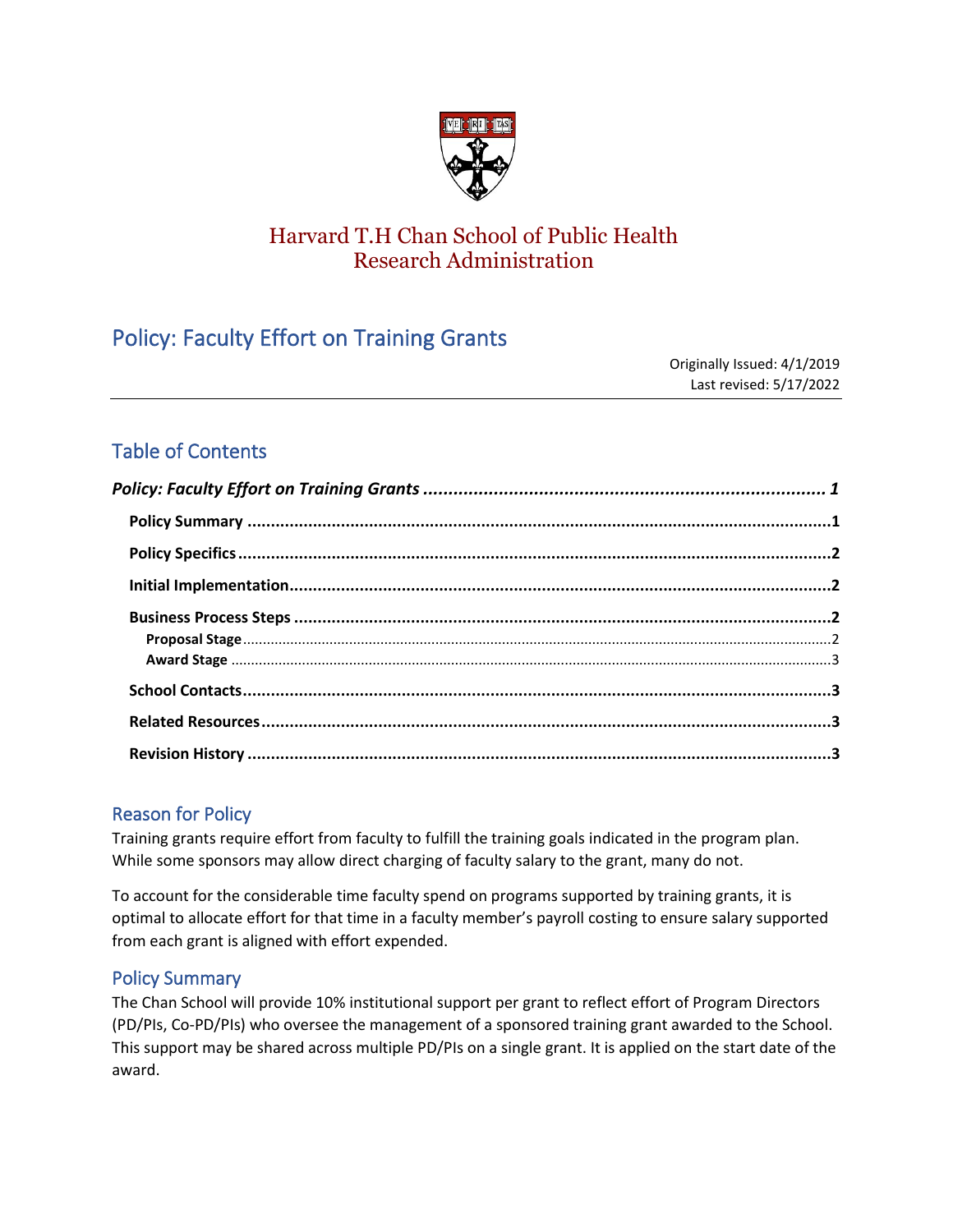# <span id="page-1-0"></span>Policy Applicability

**This policy applies to:**

- **Training grants that support students and/or post-docs**. This includes federal T-mechanism grants but may include other federal and non-federal training programs.
- **Training grants that do not direct charge PD/PI effort to the grant budget.** This policy may be superseded by any specific grant terms that require a specific institutional commitment level. Support from the School under this policy will not apply to training grants that allow direct charging of PD/PI effort.
- **Faculty who are PD/PIs on Harvard Chan training grants.** For primary faculty, no exceptions will be granted for this policy. Other appointments may be granted flexibility upon reasonable request.

Each training grant proposed will be provided with a commitment for a total of 10% PD/PI committed effort. Upon award, this 10% support will be provided by the School in addition to the required standard 10% minimum institutional support provided to faculty (the 10% institutional support covers the grant writing and any preparations needed to create the program).

In cases where there are multiple PD/PIs, the 10% commitment will be split between PD/PIs in a manner aligned with anticipated proportionate effort. This committed effort must be accommodated within the PD/PI's 100% institutional base salary, and no portion can be banked or taken as discretionary funds. Should PD/PIs change over the course of the program, the effort should be readjusted to continue to meet the 10% total allocation.

At the time of an awarded training grant, the specific terms of faculty effort will be documented and retained on file in the Segment folder of the GMAS project. Any revisions must be documented as part of this file.

# <span id="page-1-1"></span>Initial Implementation

As this policy is new, it will be implemented on a rolling basis, as existing training grants are renewed (competing continuation) or new training grants are awarded.

For faculty who are at the 90% sponsored threshold, implementation may occur during a non-competing cycle, as part of the quarterly effort management review. The policy SME will work with the faculty member and their grant manager to create a gradual plan.

## <span id="page-1-2"></span>Business Process Steps

#### <span id="page-1-3"></span>Proposal Stage

| <b>Step</b> | <b>Role</b> | <b>Task/Activity</b>                                                                                                                                                                                                                                                                                                                                                                                                |
|-------------|-------------|---------------------------------------------------------------------------------------------------------------------------------------------------------------------------------------------------------------------------------------------------------------------------------------------------------------------------------------------------------------------------------------------------------------------|
|             | PI/GM       | If the grant is subject to this policy and the information is requested by the sponsor, indicate 10% collective effort for Harvard PD/PIs listed in the proposal.<br>The allocation to each PD/PI is determined by agreement of the faculty involved.<br>Copy all additional PD/PIs and the PI's grant manager.<br>Note: This type of institutional support does NOT have to be recorded as Cost<br>Sharing in GMAS |